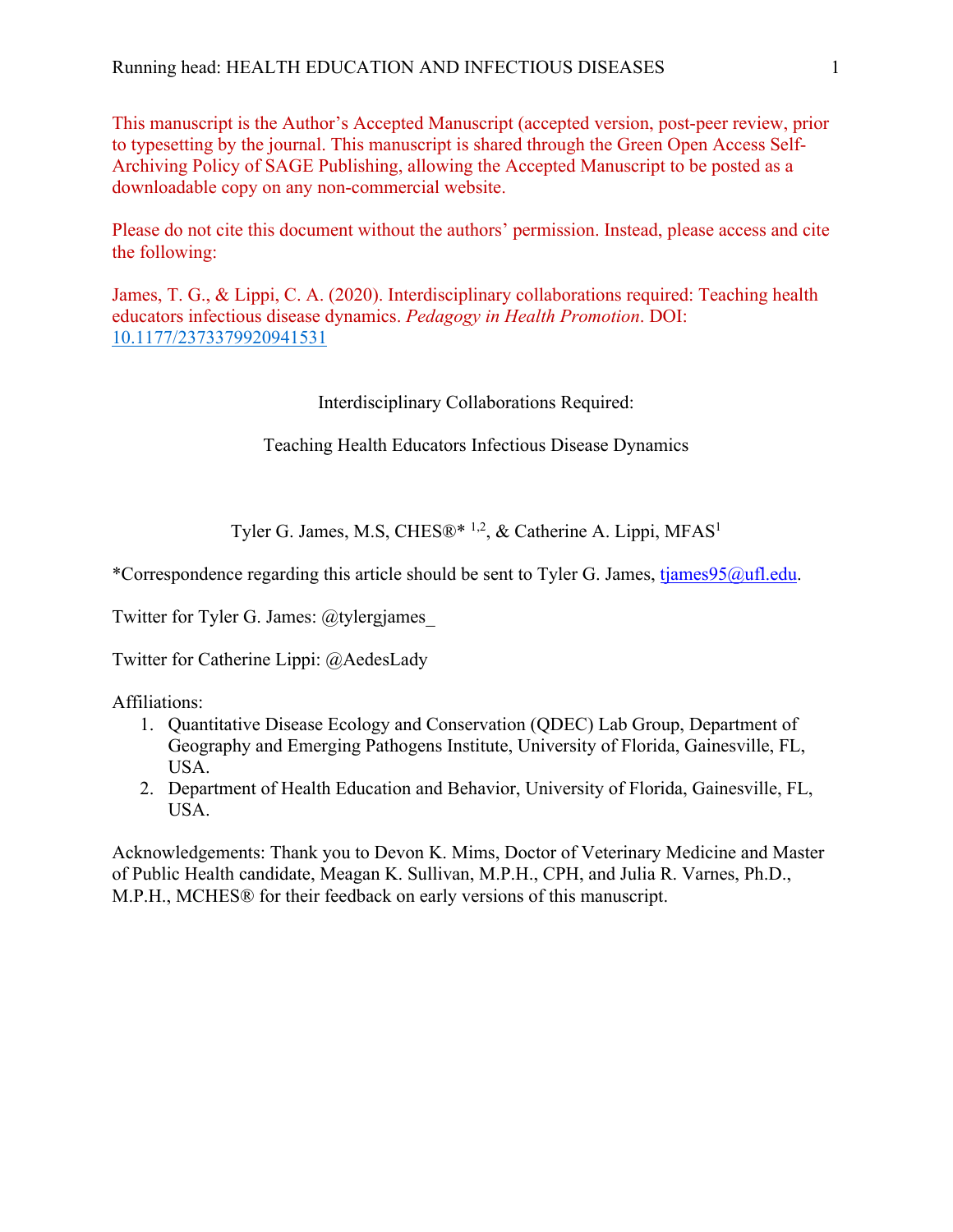## Abstract

Infectious diseases, including zoonotic infectious diseases, are some of the leading causes of the global burden of diseases. Public health education/promotion specialists are specifically trained in methods and theory to deliver risk communication that can help decrease the transmissibility, morbidity, and mortality of infectious diseases. However, the limited training of health educators in infectious disease dynamics represents a critical barrier for health educators wishing to engage in this work. In this commentary, we describe the importance of health education/promotion specialists being trained on infectious disease dynamics to engage in effective science and health communication locally and globally.

Keywords: *interdisciplinary education; career development/professional preparation; health education; collaboration*

Word count: 1,176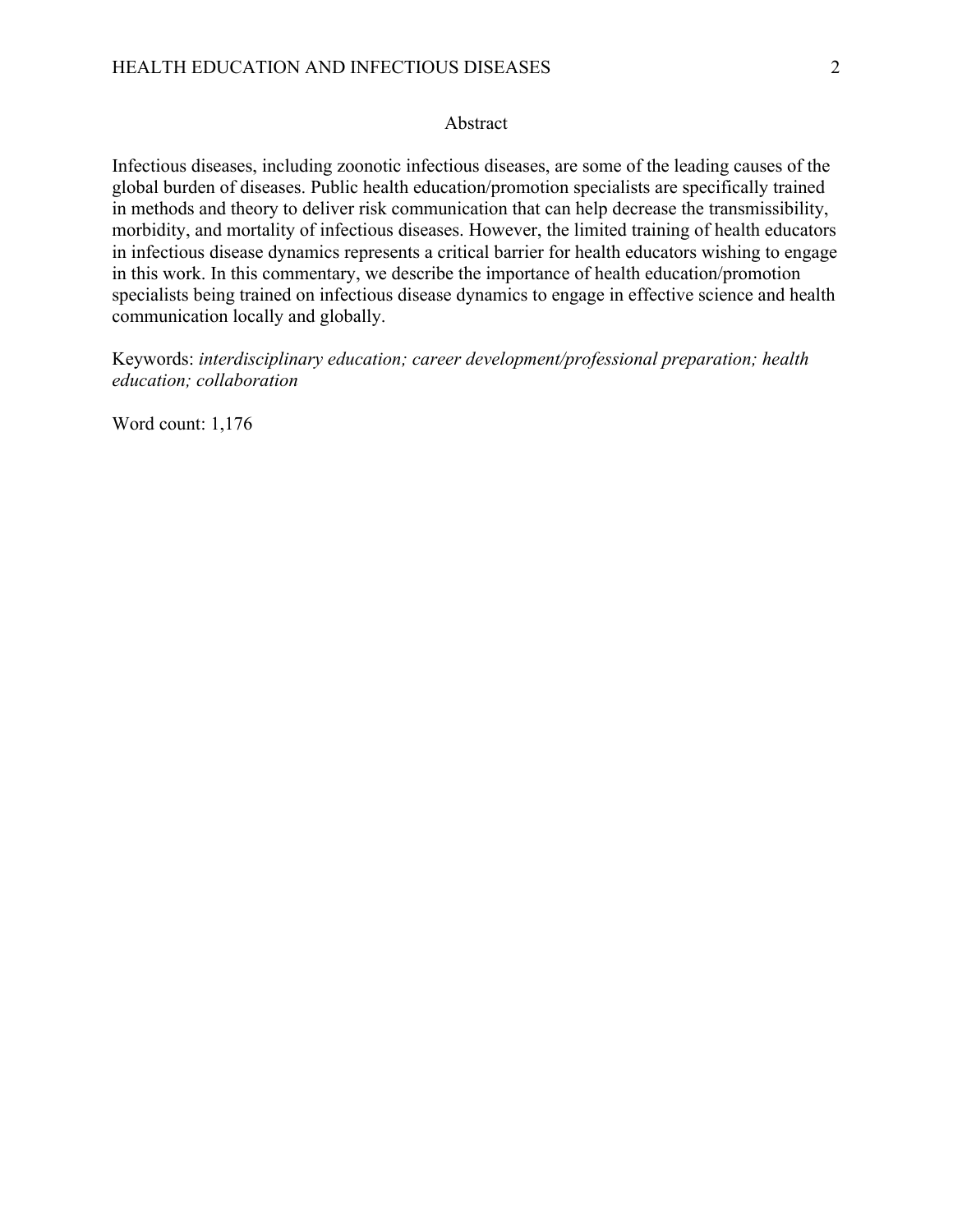## Interdisciplinary Collaborations Required: Teaching Health Educators Infectious Disease Dynamics

Infectious diseases play an important part in health and wellness of the communities in which we serve. The SARS-CoV-2 pandemic and associated COVID-19 infection has caused unprecedented social disruption that will surely have intermediate- and long-term effects on health education/promotion practice, and pre-professional teaching and learning. After the fluctuations demanded by the pandemic calm, the field of health education/promotion pedagogy can learn from this experience and develop paths to move forward and improve the training of future health education specialists. One of these paths is ensuring public health educator readiness for communicating about, and working to prevent, pandemics.

Since 2009, the World Health Organization has declared six Public Health Emergencies of International Concern: (1) the novel influenza A H1N1 epidemic of 2009; (2) the polio and (3) Ebola outbreak declarations in 2014; (4) the Zika virus epidemic of 2015 and 2016; (5) the 2018 to 2020 Kivu Ebola epidemic; and, most recently, (6) the 2019 novel coronavirus SARS-CoV-2 pandemic. These emerging or reemerging infectious diseases are responsible for the largest global burdens of disease and, with climate change, will continue to worsen (Lippi et al., 2019; Ryan et al., 2015, 2020).

The ongoing SARS-CoV-2 pandemic has demonstrated the importance of effective science communication when working on sensitive and emerging health issues. Government scientists and public health administrators, including Drs. Anthony Fauci and Anne Schuchat, were trusted, household names early in the pandemic – their credibility stemming from their experience in public health and their ability to explain infectious disease epidemiology to the populace. Drs. Fauci and Schuchat are medical doctors and heavily trained in epidemiology, but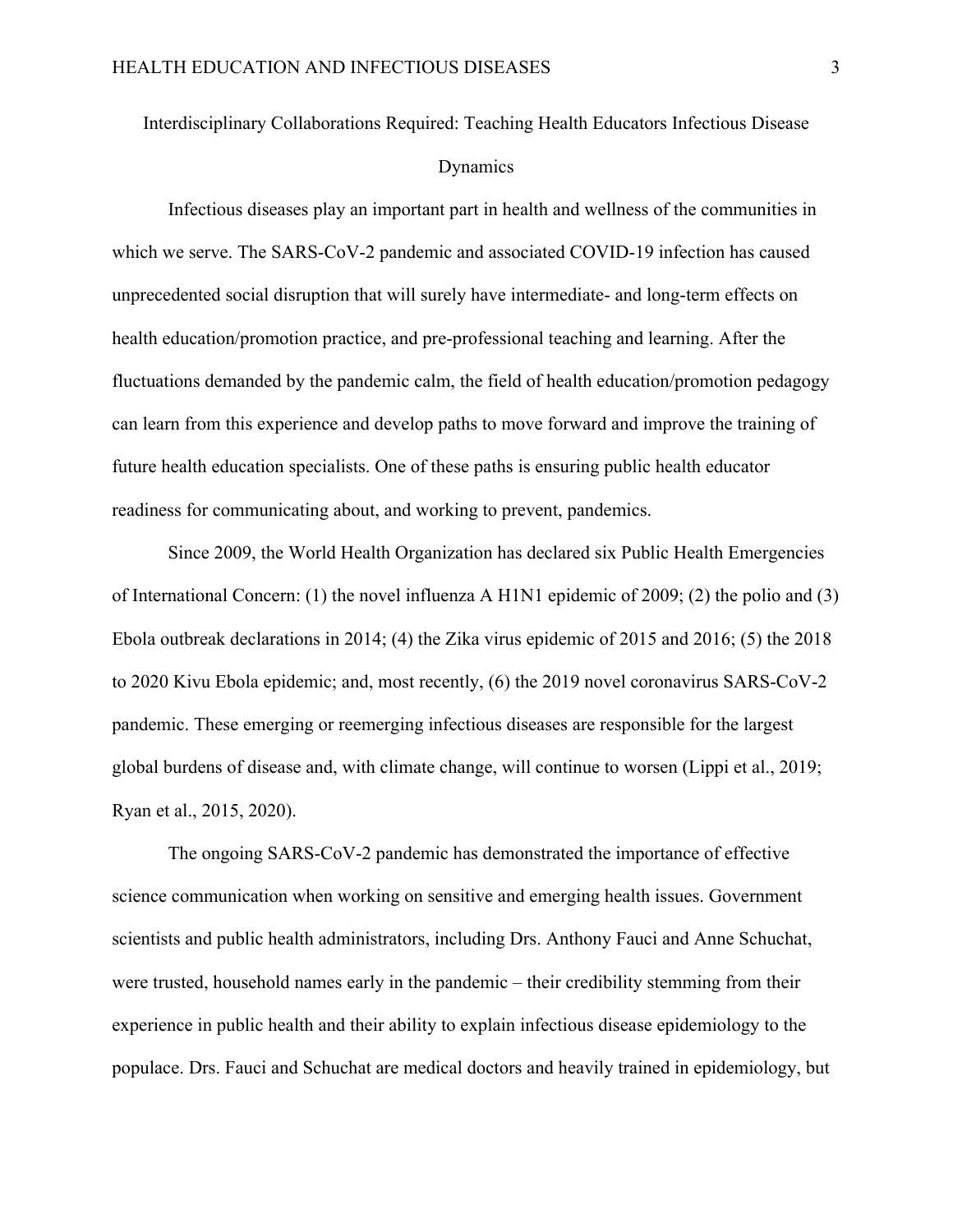during a pandemic the role of science communication is not restricted to epidemiologists. Health education specialists are trained to conduct needs assessments, develop, implement, and evaluate programs, and conduct advocacy regarding health issues (National Commission for Health Education Credentialing, Inc. & Society for Public Health Education, Inc., 2020). Therefore, the role of a health education specialist undoubtedly includes serving as a resource person and communications expert in assisting with infectious disease response and mitigation. This role is further emphasized by the fact that emerging infectious disease prevention behaviors are of central interest to infectious disease experts (Adongo et al., 2016; Carter et al., 2017; Committee on Emerging Microbial Threats to Health, 1992; Kenneson et al., 2017; Ryan et al., 2019; Schmid et al., 2017) who could benefit from partnerships with social-behavioral experts including health educators. However, the health education/promotion specialist's utility as a collaborative resource is partly contingent on their ability to effectively communicate within these teams. This leads to a fundamental question of *if* pre-professional and professional public health education/promotion specialists are adequately trained for this role.

Answering this question is beyond the scope of this commentary and warrants scientific study. However, during the SARS-CoV-2 pandemic, students and some Certified and Master Certified Health Education Specialists indicated concerns regarding public health messaging, understanding the scientific validity of sources, and feeling underprepared for answering questions about the pandemic (S. Cook, personal communication, April 19, 2020). This may be due to training deficiencies at the institution level. For example, several programs require only one introductory epidemiology course for graduate-level students enrolled in the pre-professional degree tracks most suited for future health education/promotion practitioners. Students at a large institution in the southeast United States reported that during the spring 2020 semester there was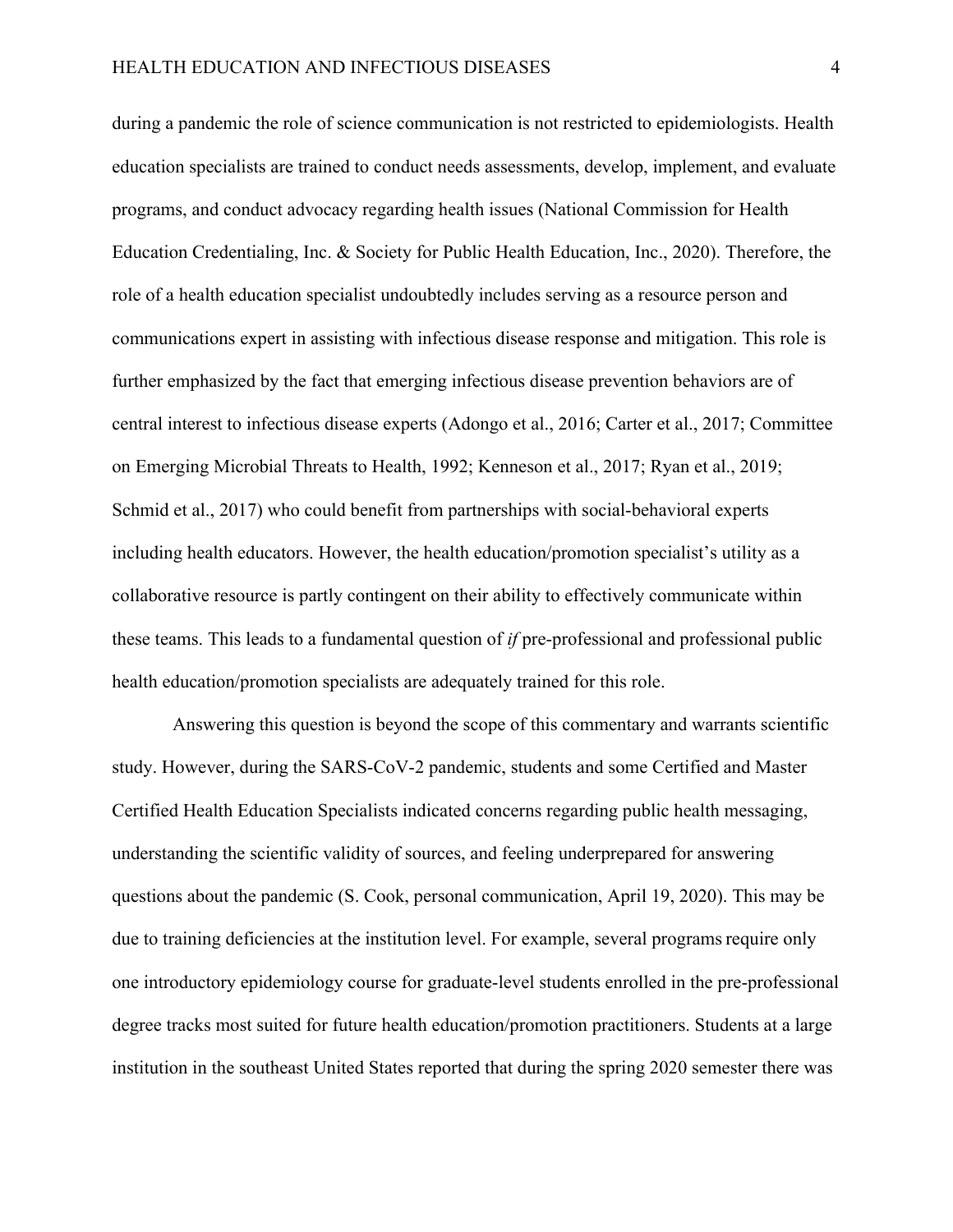no discussion of the COVID-19 pandemic during the course. Post-graduates from other universities indicate that they were discouraged from focusing on infectious diseases during their pre-professional training (Lee, 2020; C, 2020). This presents a missed opportunity and a serious concern regarding the training of future health educators and public health specialists. The extent of this training gap nationwide is unknown, but it would be atypical for students in the behavioral sciences to learn about infectious disease dynamics. However, in our view, it is without question that training in infectious disease dynamics should be required for preprofessional health educators.

Training in infectious diseases need not be overly focused on the biology of disease but *must* be interdisciplinary. To this end, we recommend interdisciplinary collaboration between health education/promotion programs and medical geography programs. The field of medical geography exemplifies the degree of interdisciplinary collaboration needed to tackle multifaceted global health issues, incorporating theory and methods from epidemiology and public health, social geography, spatial sciences, and biology (Blackburn, 2010; May, 1978). As an example, the Geography Department at the University of Florida offers 'Peoples and Plagues', a core course in the Medical Geography in Global Health focus area. This is a survey course of historical and modern infectious diseases impacting the global burden of diseases, focused primarily on zoonotic infectious diseases which occur at the animal-human-environment interface. The course begins with an overview of infectious disease models – such as the SIR (susceptible, infected, recovered) compartmental model (Kermack & McKendrick, 1927) discussed during the SARS-CoV-2 pandemic –, surveys diseases, and discusses issues relevant to public health education including the mathematics behind disease transmission, and vaccination campaigns and herd immunity. Diseases featured in the class include the bubonic plague,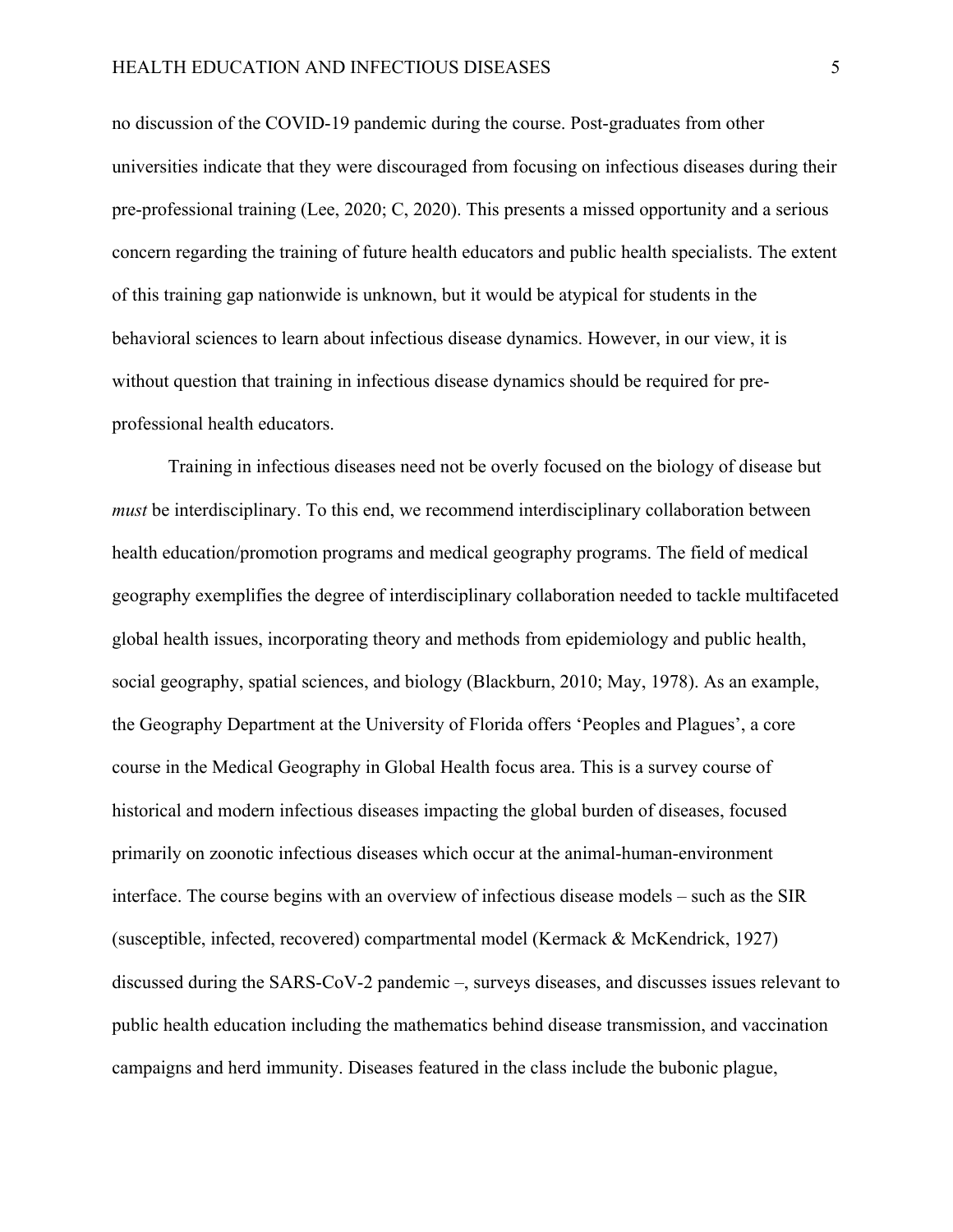malaria, tuberculosis, poxviruses including smallpox, influenza, tickborne diseases, and viral hemorrhagic fevers such as Ebola virus. The course content includes the history of the disease, the disease's spatial and temporal distribution, and social determinants impacting prevention and transmission, diagnosis, and treatment. The content covered in 'Peoples and Plagues' is directly applicable to health education practice and provides a foundation for future work in infectious and chronic disease prevention in local and global health settings.

We recognize that the position of including infectious disease dynamics in health education/promotion curricula and professional development may seem unconventional. Our opinion is formed by our experience and knowledge of the unique contribution of this training on community, patient, college, and worksite health education practice. – Author1 is a doctoral candidate in health education, a Certified Health Education Specialist and health education researcher focused on health equity and healthcare utilization among underserved populations and has prior training in medical geography and infectious disease dynamics (including taking 'Peoples and Plagues') which serves as a strong foundation to his current practice. Author2 is a former public health practitioner with a state department of health, a current doctoral candidate in medical geography, and a researcher in infectious disease dynamics and prevention in global health contexts. – For example, one contribution is an increased skillset and schema of prevention activities. Pre-professional health promotion programs typically focus on primary prevention; infectious disease prevention requires a robust understanding of primary, secondary, and tertiary prevention and emphasizes the importance of quick response to emerging health issues through cross-sector collaborations. Therefore, training in infectious disease dynamics will also help ensure health educators are ready to fulfill the responsibility of working across disciplines to better health in all settings (First International Conference on Health Promotion,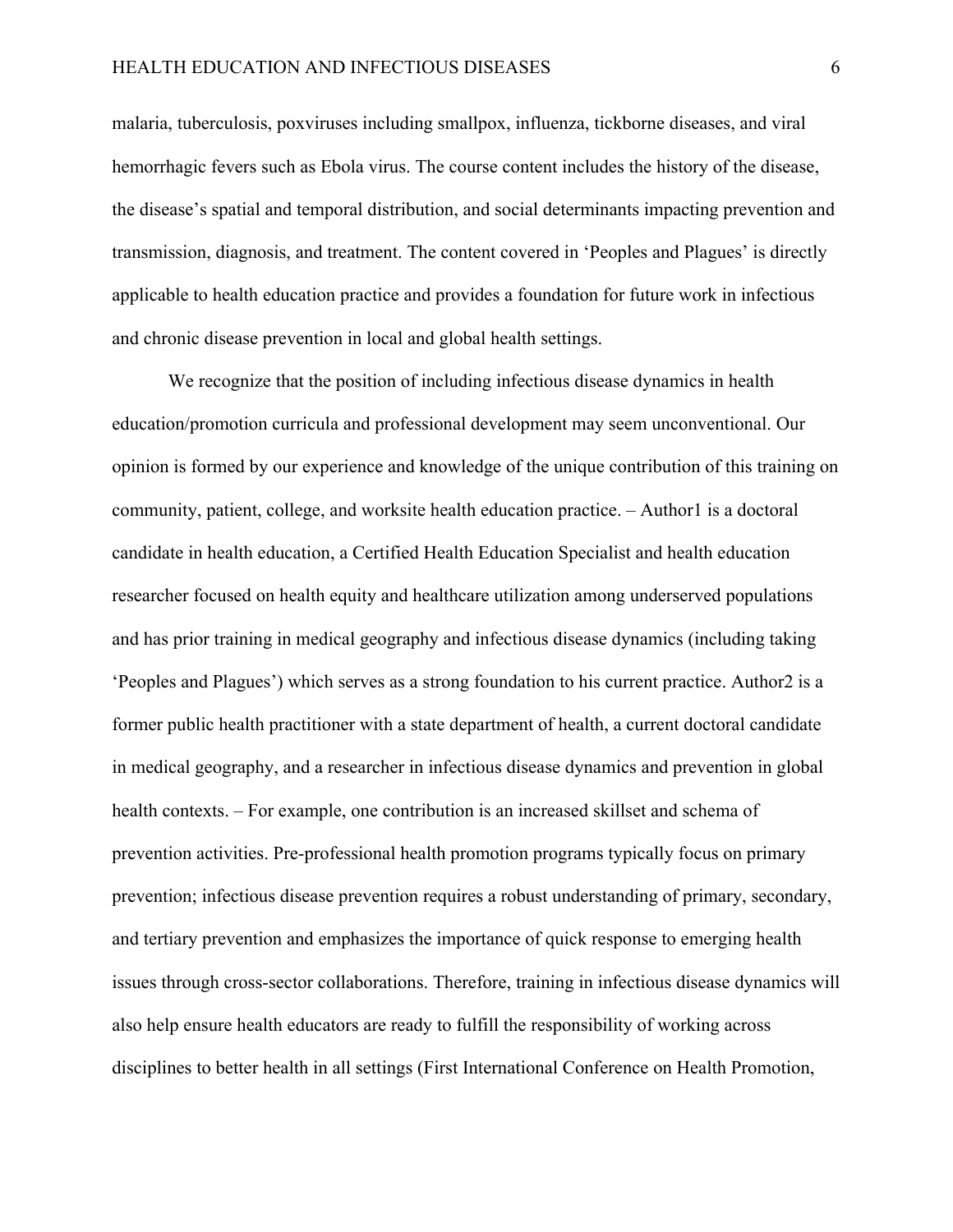1986). In recognizing the invaluable, bidirectional contributions of health education practice and medical geography, the potential future impacts of emerging infectious diseases, and the importance of a readied public health workforce, it is clear that health education/promotion specialists must have a more nuanced understanding of infectious disease dynamics.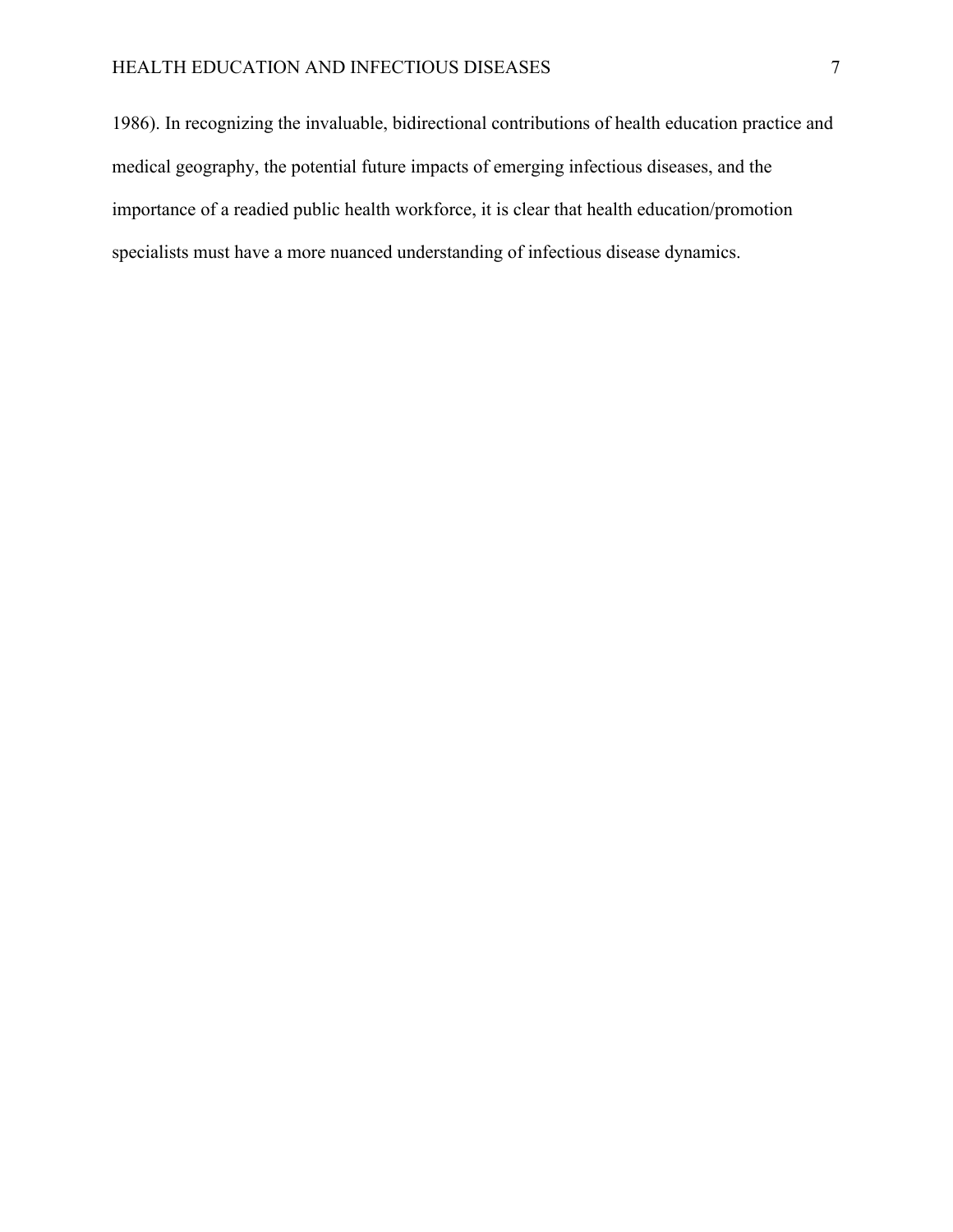## References

- Adongo, P. B., Tabong, P. T.-N., Asampong, E., Ansong, J., Robalo, M., & Adanu, R. M. (2016). Preparing towards preventing and containing an Ebola Virus Disease outbreak: What socio-cultural practices may affect containment efforts in Ghana? *PLoS Neglected Tropical Diseases*, *10*(7). https://doi.org/10.1371/journal.pntd.0004852
- Blackburn, J. K. (2010). Integrating geographic information systems and ecological niche modeling into disease ecology: A case study of Bacillus anthracis in the United States and Mexico. In K. P. O'Connell, E. W. Skowronski, L. Bakanidze, & A. Sulakvelidze (Eds.), *Emerging and Endemic Pathogens: Advances in Surveillance, Detection and Identification* (pp. 59–88). Springer Netherlands. https://doi.org/10.1007/978-90-481-9637-1
- C. [@Carmied]. (2020, May 8). *Me too. I took ID as an elective, because my concentration was health education. We have never needed broad, consistent public health messaging more, though. I chugged through the Pink Book/Red Book CDC self study courses after graduation and use that info at work often."* [Tweet]. Retrieved from https://twitter.com/carmied/status/1258741360489717762
- Carter, S. E., O'Reilly, M., Walden, V., Frith-Powell, J., Kargbo, A. U., & Niederberger, E. (2017). Barriers and enablers to treatment-seeking behavior and causes of high-risk practices in ebola: A case study from Sierra Leone. *Journal of Health Communication*, *22*(sup1), 31–38. https://doi.org/10.1080/10810730.2016.1222034
- Committee on Emerging Microbial Threats to Health. (1992). *Emerging infections: Microbial threats to health in the United States*. Institute of Medicine.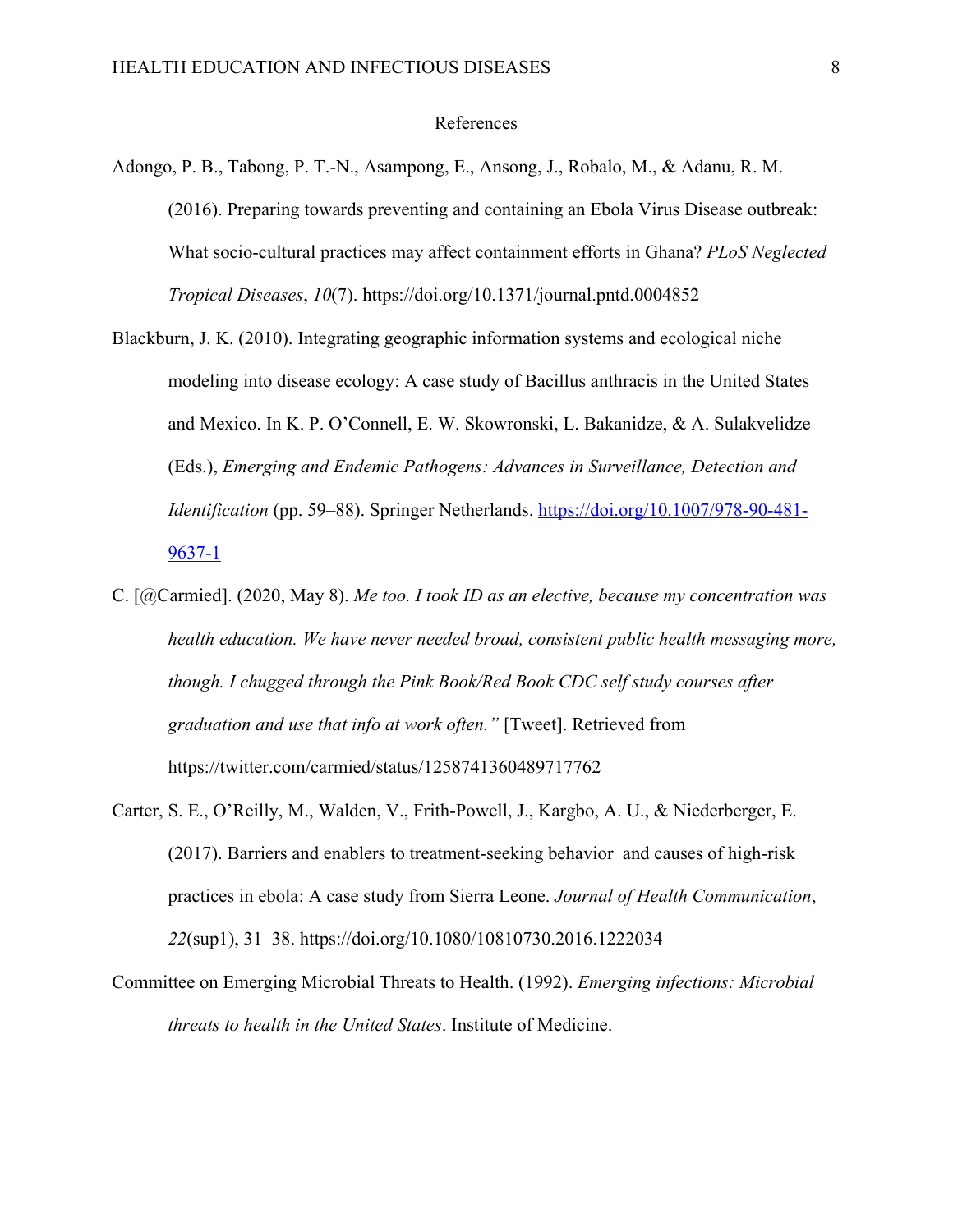- First International Conference on Health Promotion. (1986). *Ottawa Charter for Health Promotion*. World Health Organization.
- Kenneson, A., Beltrán-Ayala, E., Borbor-Cordova, M. J., Polhemus, M. E., Ryan, S. J., Endy, T. P., & Stewart-Ibarra, A. M. (2017). Social-ecological factors and preventive actions decrease the risk of dengue infection at the household-level: Results from a prospective dengue surveillance study in Machala, Ecuador. *PLOS Neglected Tropical Diseases*, *11*(12), e0006150. https://doi.org/10.1371/journal.pntd.0006150
- Kermack, W. O., & McKendrick, A. G. (1927). A contribution to the mathematical theory of epidemics. *Proceedings of the Royal Society of London. Series A, Containing Papers of a Mathematical and Physical Character*, *115*(772), 700–721. https://doi.org/10.1098/rspa.1927.0118
- Lee, M. [@MatthewLeeMPH]. (2020, May 7). *Thinking a lot recently about how I and several classmates during undergrad and MPH were discouraged in some courses from being interested in infectious diseases. The messaging was that we should really only focus on chronic diseases because of the 'epidemiological transition.'* [Tweet]. Retrieved from https://twitter.com/MatthewLeeMPH/status/1258419738268622848
- Lippi, C. A., Stewart-Ibarra, A. M., Loor, M. E. F. B., Zambrano, J. E. D., Lopez, N. A. E., Blackburn, J. K., & Ryan, S. J. (2019). Geographic shifts in Aedes aegypti habitat suitability in Ecuador using larval surveillance data and ecological niche modeling: Implications of climate change for public health vector control. *PLOS Neglected Tropical Diseases*, *13*(4), e0007322. https://doi.org/10.1371/journal.pntd.0007322
- May, J. M. (1978). History, definition, and problems of medical geography: A general review: Report to the Commission on Medical Geography of the International Geographical